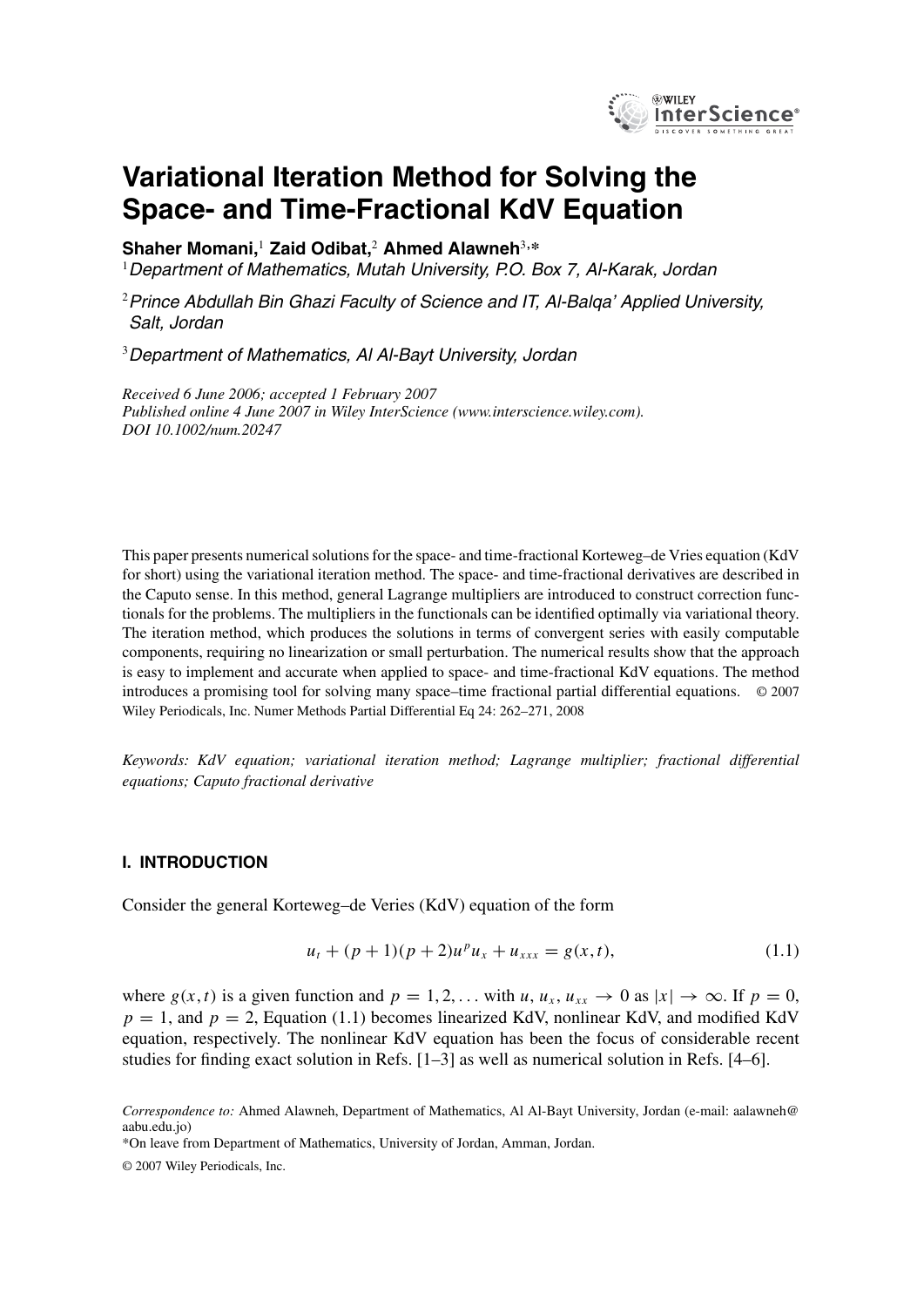#### **SPACE- AND TIME-FRACTIONAL KdV EQUATION 263**

Ordinary and partial differential equations of fractional order have been the focus of many studies because of their frequent appearance in various applications in fluid mechanics, viscoelasticity, biology, physics, and engineering. Fractional calculus in mathematics is a natural extension of integer-order calculus and gives a useful mathematical tool for modeling many processes in nature. One of these processes, in which fractional derivatives have been successfully applied, is called diffusion [7]. The nature of the diffusion is characterized by the nonlinear dependence of the mean-square displacement  $x(t)$  of a diffusing particle over time t:  $\langle x^2(t) \rangle \sim t^{\alpha}$ for  $0 < \alpha \leq 2$ . This is the opposite of classical diffusion where the linear dependence  $\langle x^2(t) \rangle \sim t$ occurs. Analyzing changes in the parameter  $\alpha$  it may be said that the transport phenomena in systems exhibiting subdiffusion have  $0 < \alpha < 1$ , and  $1 < \alpha < 2$  in the systems exhibiting superdiffusion.

The objective of the present paper is to extend the application of the variational iteration method to provide approximate solutions for the nonlinear KdV equation with time- and space-fractional derivatives of the form [8]:

$$
\frac{\partial^{\alpha} u}{\partial t^{\alpha}} + \varepsilon u \frac{\partial^{\beta} u}{\partial x^{\beta}} + v \frac{\partial^3 u}{\partial x^3} = g(x, t), \quad t > 0, \quad 0 < \alpha, \quad \beta \le 1,
$$
\n(1.2)

where  $\varepsilon$  and  $\nu$  are parameters and  $\alpha$  and  $\beta$  are parameters describing the order of the fractional time and space derivatives, respectively. The function  $u(x, t)$  is assumed to be a causal function of time and space, i.e., vanishing for  $t < 0$  and  $x < 0$ . The fractional derivatives are considered in the Caputo sense. The general response expression contains parameters describing the order of the fractional derivatives that can be varied to obtain various responses. In the case of  $\alpha = 1$  and  $\beta = 1$ , the fractional equation reduces to the classical nonlinear KdV equation.

The variational iteration method was first proposed by He [9–15], and was successfully applied to autonomous ordinary differential equations in Ref. [14], to nonlinear wave equations [15], to Helmholtz equation [16], to generalized Burger–Fisher and Burger equations [17], and other fields. Recently, the application of the variational iteration method is successfully extended to obtain analytical approximate solutions to linear and nonlinear differential equations of fractional order [18–20]. A comparison between the variational iteration method and Adomian decomposition method for solving fractional differential equations is given in Refs. [19,20]. The fact that the variational iteration method solves nonlinear equations without using Adomian polynomials can be considered as an advantage of this method over Adomian decomposition method.

The structure of this paper is as follows. We begin by introducing some basic definitions and mathematical preliminaries of the fractional calculus theory which are required for establishing our results. In Section 3 we extend the application of the variational iteration method to construct our numerical solutions for the fractional nonlinear KdV equation. In Section 4 we present three examples to show the efficiency and simplicity of the method.

## **II. BASIC DEFINITIONS**

We give some basic definitions and properties of the fractional calculus theory which are used further in this paper.

**Definition 2.1.** A real function  $f(x)$ ,  $x > 0$ , is said to be in the space  $C_{\mu}$ ,  $\mu \in R$  if there exists a real number  $p(>\mu)$ , such that  $f(x) = x^p f_1(x)$ , where  $f_1(x) \in C[0,\infty)$ , and it is said to be in the space  $C_{\mu}^{m}$  iff  $f^{(m)} \in C_{\mu}$ ,  $m \in N$ .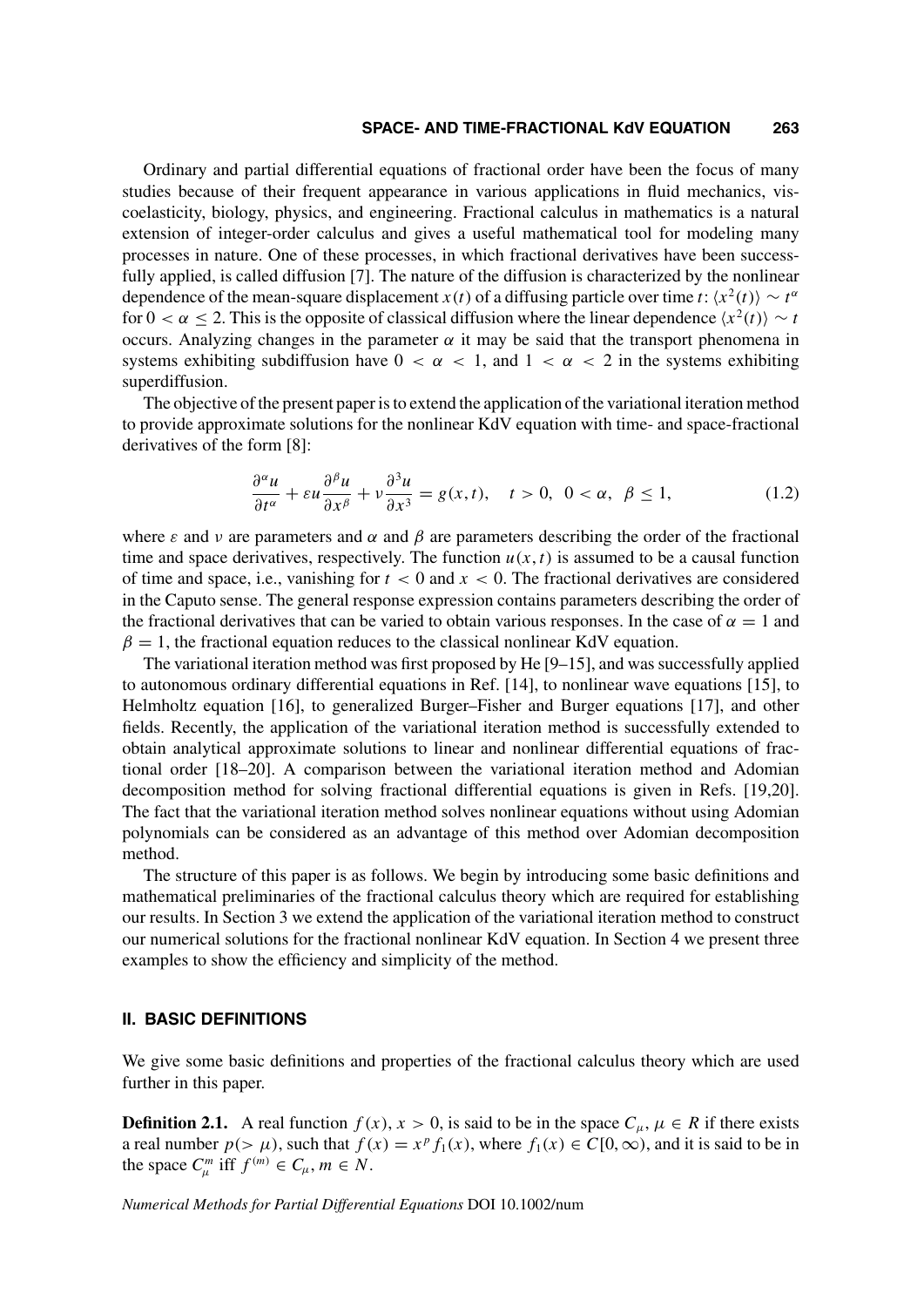**Definition 2.2.** The Riemann–Liouville fractional integral operator of order  $\alpha \geq 0$ , of a function  $f \in C_u$ ,  $\mu \ge -1$ , is defined as

$$
J^{\alpha} f(x) = \frac{1}{\Gamma(\alpha)} \int_0^x (x - t)^{\alpha - 1} f(t) dt, \quad \alpha > 0, \ x > 0,
$$
  

$$
J^0 f(x) = f(x).
$$

Properties of the operator  $J^{\alpha}$  can be found in Refs. [21–24], we mention only the following. For  $f \in C_{\mu}$ ,  $\mu \ge -1$ ,  $\alpha$ ,  $\beta \ge 0$  and  $\gamma > -1$ :

1.  $J^{\alpha}J^{\beta}f(x) = J^{\alpha+\beta}f(x),$ 2.  $J^{\alpha}J^{\beta}f(x) = J^{\beta}J^{\alpha}f(x),$ 3.  $J^{\alpha} x^{\gamma} = \frac{\Gamma(\gamma+1)}{\Gamma(\alpha+\gamma+1)}$  $\frac{\Gamma(\gamma+1)}{\Gamma(\alpha+\gamma+1)} x^{\alpha+\gamma}$ .

The Riemann–Liouville derivative has certain disadvantages when trying to model realworld phenomena with fractional differential equations. Therefore, we shall introduce a modified fractional differential operator  $D_*^{\alpha}$  proposed by Caputo in his work on the theory of viscoelasticity [25].

**Definition 2.3.** The fractional derivative of  $f(x)$  in the Caputo sense is defined as

$$
D_{*}^{\alpha} f(x) = J^{m-\alpha} D^{m} f(x) = \frac{1}{\Gamma(m-\alpha)} \int_{0}^{x} (x-t)^{m-\alpha-1} f^{(m)}(t) dt,
$$
 (2.1)

for  $m - 1 < \alpha \le m$ ,  $m \in \mathbb{N}$ ,  $x > 0$ ,  $f \in C_{-1}^{m}$ .

Also, we need here two of its basic properties.

**Lemma 2.1.** If  $m - 1 < \alpha \le m$ ,  $m \in N$  and  $f \in C_{\mu}^{m}$ ,  $\mu \ge -1$ , then

$$
D_{*}^{\alpha}J^{\alpha}f(x) = f(x),
$$

and,

$$
J^{\alpha}D^{\alpha}_{*}f(x) = f(x) - \sum_{k=0}^{m-1} f^{(k)}(0^{+})\frac{x^{k}}{k!}, \quad x > 0.
$$

The Caputo fractional derivatives are considered here because it allows traditional initial and boundary conditions to be included in the formulation of the problem. In this paper, we consider the one-dimensional time- and space-fractional nonlinear KdV equation (1.2), where the unknown function  $u = u(x, t)$  is a assumed to be a causal function of time and space, and the fractional derivatives are taken in Caputo sense as follows.

**Definition 2.4.** For m to be the smallest integer that exceeds  $\alpha$ , the Caputo time-fractional derivative operator of order  $\alpha > 0$  is defined as

$$
D_{*l}^{\alpha}u(x,t) = \frac{\partial^{\alpha}u(x,t)}{\partial t^{\alpha}} = \begin{cases} \frac{1}{\Gamma(m-\alpha)} \int_0^t (t-\tau)^{m-\alpha-1} \frac{\partial^m u(x,\tau)}{\partial \tau^m} d\tau, & \text{for } m-1 < \alpha < m\\ \frac{\partial^m u(x,t)}{\partial t^m}, & \text{for } \alpha = m \in \mathbb{N} \end{cases}
$$
(2.2)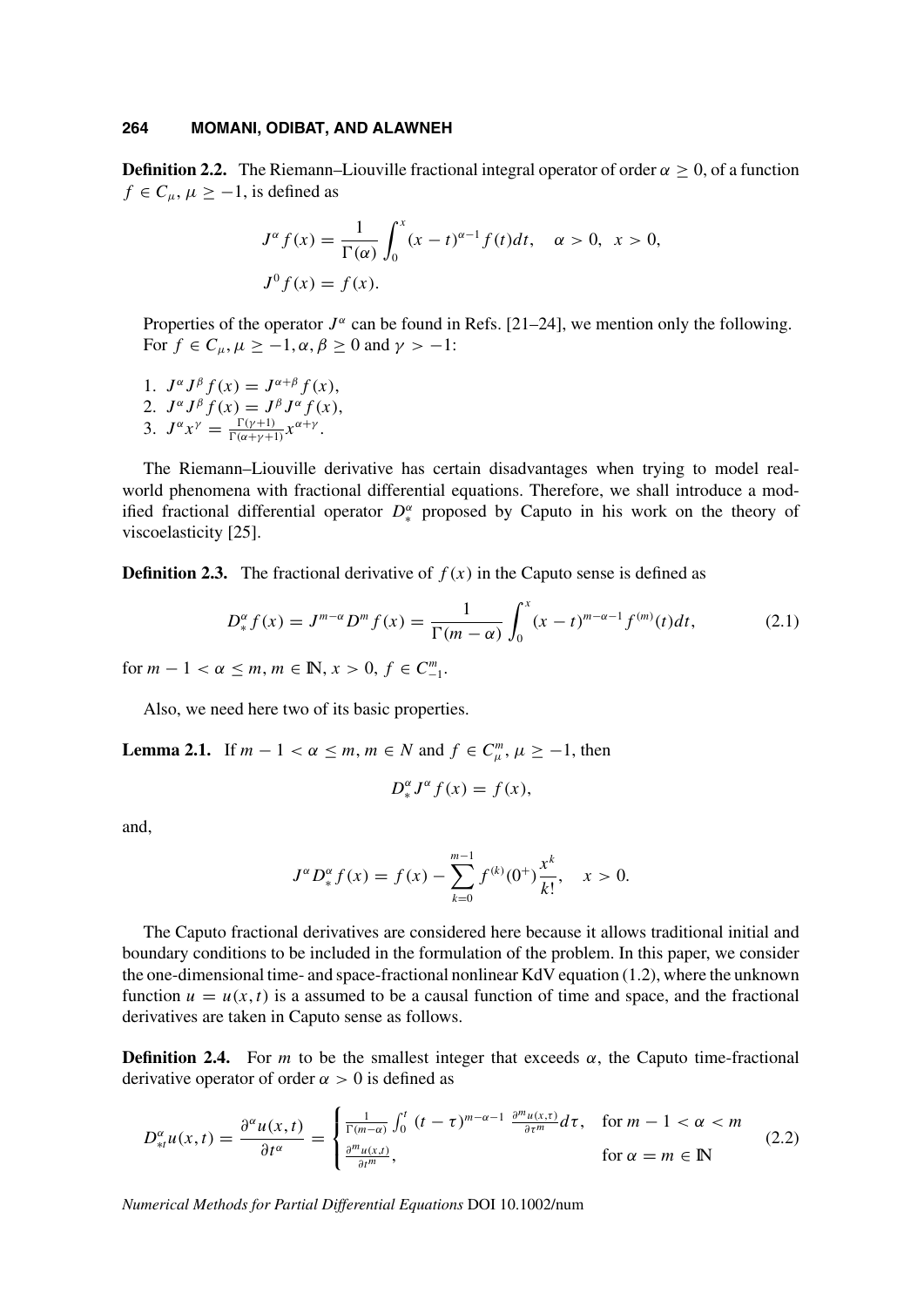#### **SPACE- AND TIME-FRACTIONAL KdV EQUATION 265**

and the space-fractional derivative operator of order  $\beta > 0$  is defined as

$$
D_{\ast x}^{\beta}u(x,t) = \frac{\partial^{\beta}u(x,t)}{\partial x^{\beta}} = \begin{cases} \frac{1}{\Gamma(m-\beta)} \int_0^x (x-\theta)^{m-\beta-1} \frac{\partial^m u(\theta,t)}{\partial \theta^m} d\theta, & \text{for } m-1 < \beta < m\\ \frac{\partial^m u(x,t)}{\partial x^m}, & \text{for } \beta = m \in \mathbb{N} \end{cases}
$$
(2.3)

For more information on the mathematical properties of fractional derivatives and integrals one can consult the mentioned references.

# **III. ANALYSIS OF THE VARIATIONAL ITERATION METHOD**

The principles of the variational iteration method and its applicability for various kinds of differential equations are given in Refs. [9–20]. To solve the fractional KdV equation by means of variational iteration method, rewrite equation (1.2) in the form

$$
(u(x,t))_{\alpha t} + \varepsilon u(x,t)(u(x,t))_{\beta x} + v(u(x,t))_{xxx} = g(x,t), \quad t > 0, \quad x > 0,
$$
 (3.1)

with the initial condition

$$
u(x,0) = f(x),
$$
 (3.2)

where  $0 < \alpha$ ,  $\beta \le 1$ . The correction functional for Eq. (3.1) can be approximately expressed as follows:

$$
u_{n+1}(x,t) = u_n(x,t)
$$
  
+  $\int_0^t \lambda(\xi) \left( \frac{\partial}{\partial \tau} u_n(x,\tau) + \varepsilon \tilde{u}_n(x,\tau) (\tilde{u}_n(x,\tau))_{\beta x} + \nu (\tilde{u}_n(x,\tau))_{xxx} - g(x,\tau) \right) d\tau$ , (3.3)

where  $\lambda$  is a general Lagrange multiplier [26], which can be identified optimally via variational theory [26–29], here  $\tilde{u}_n(x, \tau)$ ,  $(\tilde{u}_n(x, \tau))_{\beta x}$  and  $(\tilde{u}_n(x, \tau))_{xxx}$  are considered as restricted variations. Making the above functional stationary,

$$
\delta u_{n+1}(x,t) = \delta u_n(x,t) + \delta \int_0^t \lambda(\xi) \left( \frac{\partial}{\partial \tau} u_n(x,\tau) - g(x,\tau) \right) d\tau, \tag{3.4}
$$

yields the following Lagrange multipliers

 $u_{n+1}$ 

$$
\lambda = -1.\\
$$

Therefore, we obtain the following iteration formula:

$$
(x,t) = u_n(x,t)
$$
  
 
$$
- \int_0^t \left( \frac{\partial^\alpha}{\partial \tau^\alpha} u_n(x,\tau) + \varepsilon u_n(x,\tau) (u_n(x,\tau))_{\beta x} + v (u_n(x,\tau))_{xxx} - g(x,\tau) \right) d\tau, \quad (3.5)
$$

If we start with the initial approximations  $u_0(x, t) = f(x)$ , then the approximations  $u_n(x, t)$ , for  $n \geq 1$ , can be completely determined. Finally, we approximate the solution  $u(x, t)$  =  $\lim_{n\to\infty}u_n(x,t)$  by the Nth term  $u_N(x,t)$ .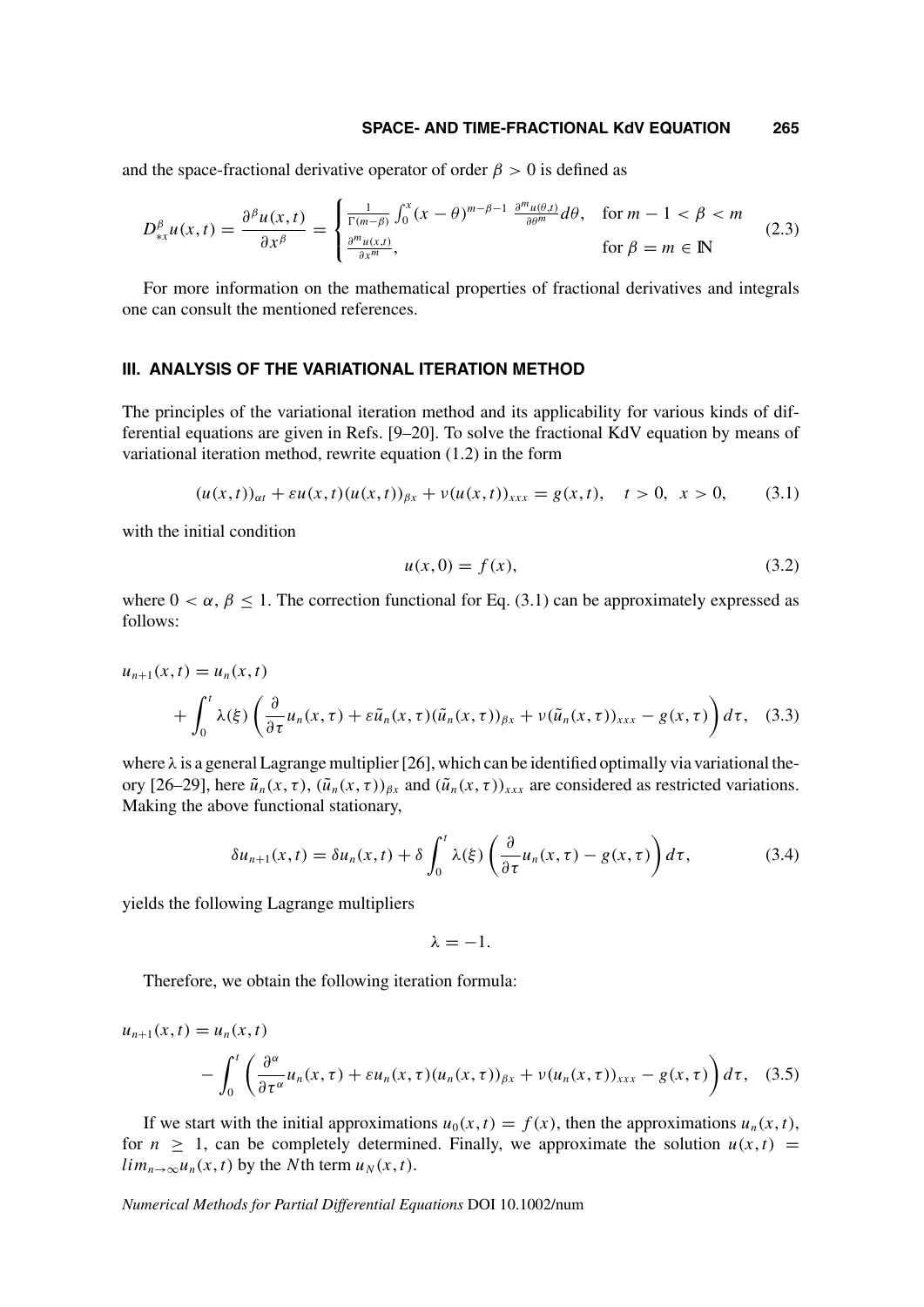The method provides the solution in the form of a rapidly convergent series that may lead to the exact solution in the case of linear differential equations and to an efficient numerical solution with high accuracy for nonlinear equations. The series solution begins with a trial function with possible unknown parameters. Wazwaz [30] and Abassy et al. [31] suggested some modifications to improve convergence speed for the series solutions obtained.

# **IV. NUMERICAL EXPERIMENTS**

To incorporate our discussion above, three special cases of the fractional KdV equation (1.2) will be studied. All the results are calculated by using the symbolic calculus software Mathematica.

**Example 4.1.** Consider the following time-fractional KdV equation

$$
D_{*t}^{\alpha}u + 6uu_x + u_{xxx} = 0, \quad 0 < \alpha \le 1, \quad t > 0,\tag{4.1}
$$

subject to the the initial condition

$$
u(x,0) = \frac{1}{2}\text{sech}^2\left(\frac{1}{2}x\right). \tag{4.2}
$$

The exact solution, for the special case  $\alpha = 1$ , is given by

$$
u(x,t) = \frac{1}{2} \text{sech}^2 \left( \frac{1}{2} (x - t) \right). \tag{4.3}
$$

According to Eq. (3.5), the iteration formula for Eq. (4.1) is given by

$$
u_{n+1}(x,t) = u_n(x,t) - \int_0^t \left( D_t^{\alpha} u_n(x,\tau) + 6u_n(x,\tau) (u_n(x,\tau))_x + (u_n(x,\tau))_{xxx} \right) d\tau.
$$
 (4.4)

By the above variational iteration formula, begin with  $u(x, 0) = \frac{1}{2} \text{sech}^2(\frac{1}{2}x)$ , we can obtain the following approximations

$$
u_0(x,t) = \frac{1}{2} \operatorname{sech}^2\left(\frac{1}{2}x\right),
$$
  
\n
$$
u_1(x,t) = \frac{1}{2} \operatorname{sech}^2\left(\frac{1}{2}x\right) + \frac{1}{2} \operatorname{sech}^2\left(\frac{1}{2}x\right) \tanh\left(\frac{1}{2}x\right)t,
$$
  
\n
$$
u_2(x,t) = \frac{1}{2} \operatorname{sech}^2\left(\frac{1}{2}x\right) + \operatorname{sech}^2\left(\frac{1}{2}x\right) \tanh\left(\frac{1}{2}x\right)t - \frac{1}{2} \operatorname{sech}^2\left(\frac{1}{2}x\right) \tanh\left(\frac{1}{2}x\right) \frac{t^{2-\alpha}}{\Gamma(3-\alpha)}
$$
  
\n
$$
+ \left(\frac{1}{4} \operatorname{sech}^2\left(\frac{1}{2}x\right) - \frac{3}{8} \operatorname{sech}^4\left(\frac{1}{2}x\right)\right)t^2
$$
  
\n
$$
+ \left(\frac{1}{2} \operatorname{sech}^4\left(\frac{1}{2}x\right) - \frac{3}{4} \operatorname{sech}^6\left(\frac{1}{2}x\right)\right) \tanh\left(\frac{1}{2}x\right)t^3,
$$
  
\n
$$
\vdots
$$

and so on, in the same manner the rest of components of the iteration formula (4.4) can be obtained using the Mathematica package.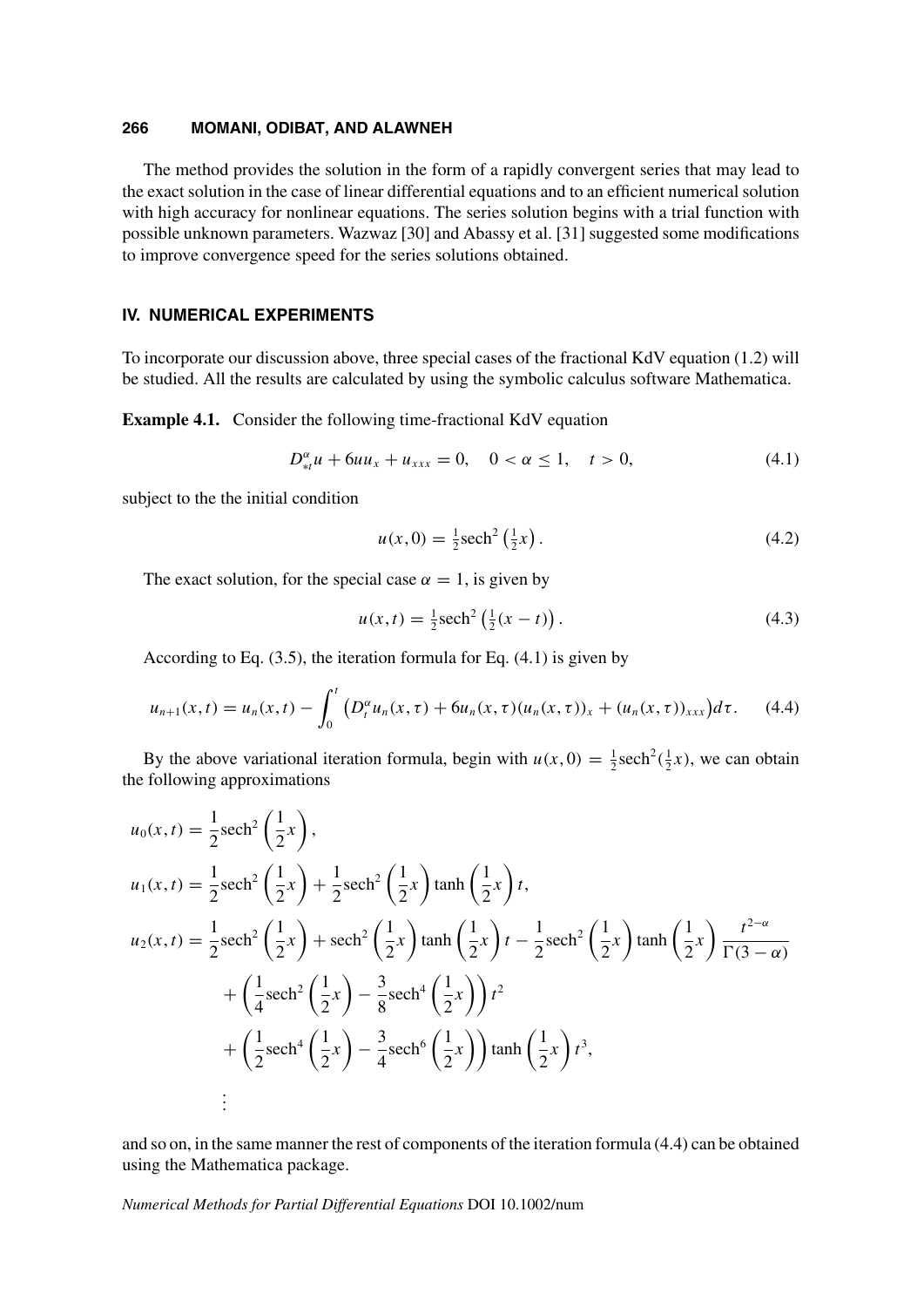

FIG. 1. The surface shows the solution  $u(x, t)$  for Eq. (4.1) when  $\alpha = 1$ : (a) exact solution and (b) approximate solution.

The evolution results for the exact solution (4.3) and the approximate solution obtained using the variational iteration method, for the special case  $\alpha = 1$ , are shown in Fig. 1. It can be seen from Fig. 1 that the solution obtained by the present method is nearly identical with the exact solution. Figure 2(a, b) show the approximate solutions when  $\alpha = 0.5$  and  $\alpha = 0.35$ , respectively. It is to be noted that only the third-order term of the variational iteration solution was used in evaluating the approximate solutions for Figs. 1 and 2. It is evident that the efficiency of this approach can be dramatically enhanced by computing further terms of  $u(x, t)$  when the variational iteration method is used.

**Example 4.2.** In this example we consider the following space- and time-fractional KdV equation

$$
D_{*t}^{\alpha}u + uD_{*x}^{\beta}u + u_{xxx} = 0, \quad 0 < \alpha, \beta \le 1, \quad t > 0, \quad x \ge 0,\tag{4.5}
$$

subject to the the initial condition

$$
u(x,0) = x^2.
$$
 (4.6)



FIG. 2. The surface shows the solution  $u(x, t)$  for Eq. (4.1): (a)  $\alpha = 0.5$  and (b)  $\alpha = 0.35$ .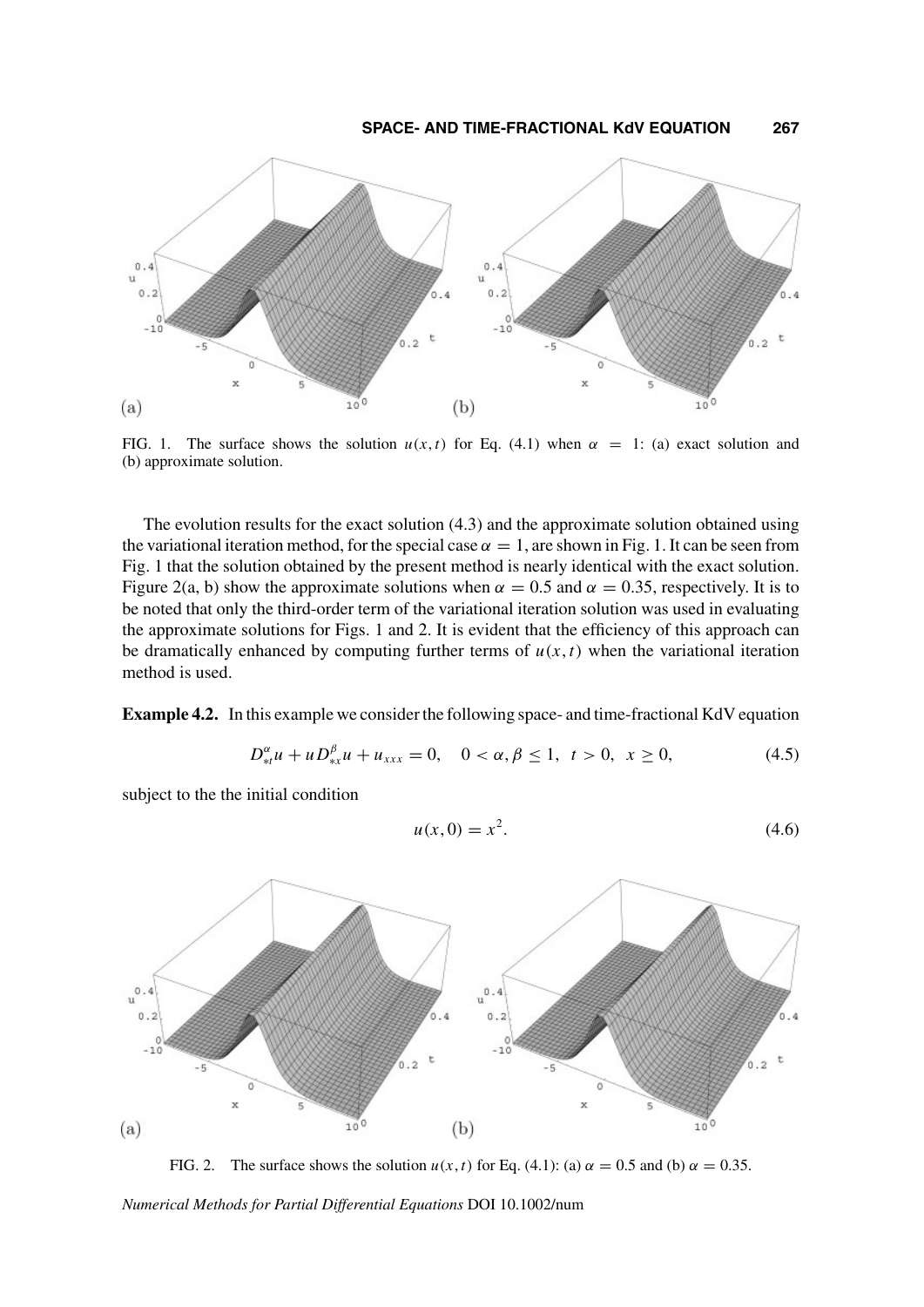According to Eq. (3.5), the iteration formula for Eq. (4.5) is given by

$$
u_{n+1}(x,t) = u_n(x,t) - \int_0^t \left( D_{st}^{\alpha}(x,\tau) + u(x,\tau)D_x^{\beta}u(x,\tau) + u_{xxx}(x,\tau) \right) d\tau. \tag{4.7}
$$

By the above variational iteration formula, begin with  $u(x, 0) = x^2$ , we can obtain the following approximations

$$
u_0(x,t) = x^2,
$$
  
\n
$$
u_1(x,t) = x^2 - 2\frac{x^{4-\beta}}{\Gamma(3-\beta)}t,
$$
  
\n
$$
u_2(x,t) = x^2 - 4\frac{x^{4-\beta}}{\Gamma(3-\beta)}t + \left(\left[\frac{\Gamma(5-\beta)}{\Gamma(5-2\beta)} + \frac{2}{\Gamma(3-\beta)}\right] \frac{x^{6-2\beta}}{\Gamma(3-\beta)} + \frac{(3-\beta)(4-\beta)x^{1-\beta}}{\Gamma(2-\beta)}\right)t^2
$$
  
\n
$$
-\frac{4}{3}\frac{\Gamma(5-\beta)x^{8-3\beta}}{\Gamma(3-\beta)^2\Gamma(5-2\beta)}t^3 + 2\frac{x^{4-\beta}}{\Gamma(3-\beta)}\frac{t^{2-\alpha}}{\Gamma(3-\alpha)},
$$
  
\n
$$
\vdots
$$

and so on, in the same manner the rest of components of the iteration formula (4.7) can be obtained using the Mathematica package.

In particular, when  $\alpha = 1$ , the above solution reduces to the solution obtained in [8] by using the decomposition method. Figure  $3(a,b)$  show the approximate solutions for Eq. (4.5) obtained for different values of  $\alpha$ , and  $\beta$  using the variational iteration method. Comparison of Fig. 3(a,b) shows that the solution continuously depends on the fractional derivatives.

**Example 4.3.** We next consider the linear inhomogeneous fractional KdV equation

$$
\frac{\partial^{\alpha} u}{\partial t^{\alpha}} + \frac{\partial u}{\partial x} + \frac{\partial^3 u}{\partial x^3} = 2t \cos(x), \quad t > 0, \quad x \in R, \ 0 < \alpha \le 1,
$$
 (4.8)



FIG. 3. The surface shows the solution  $u(x, t)$  for Eq. (4.5): (a)  $\beta = \alpha = 1$  and (b)  $\beta = 0.5$ ,  $\alpha = 0.75$ .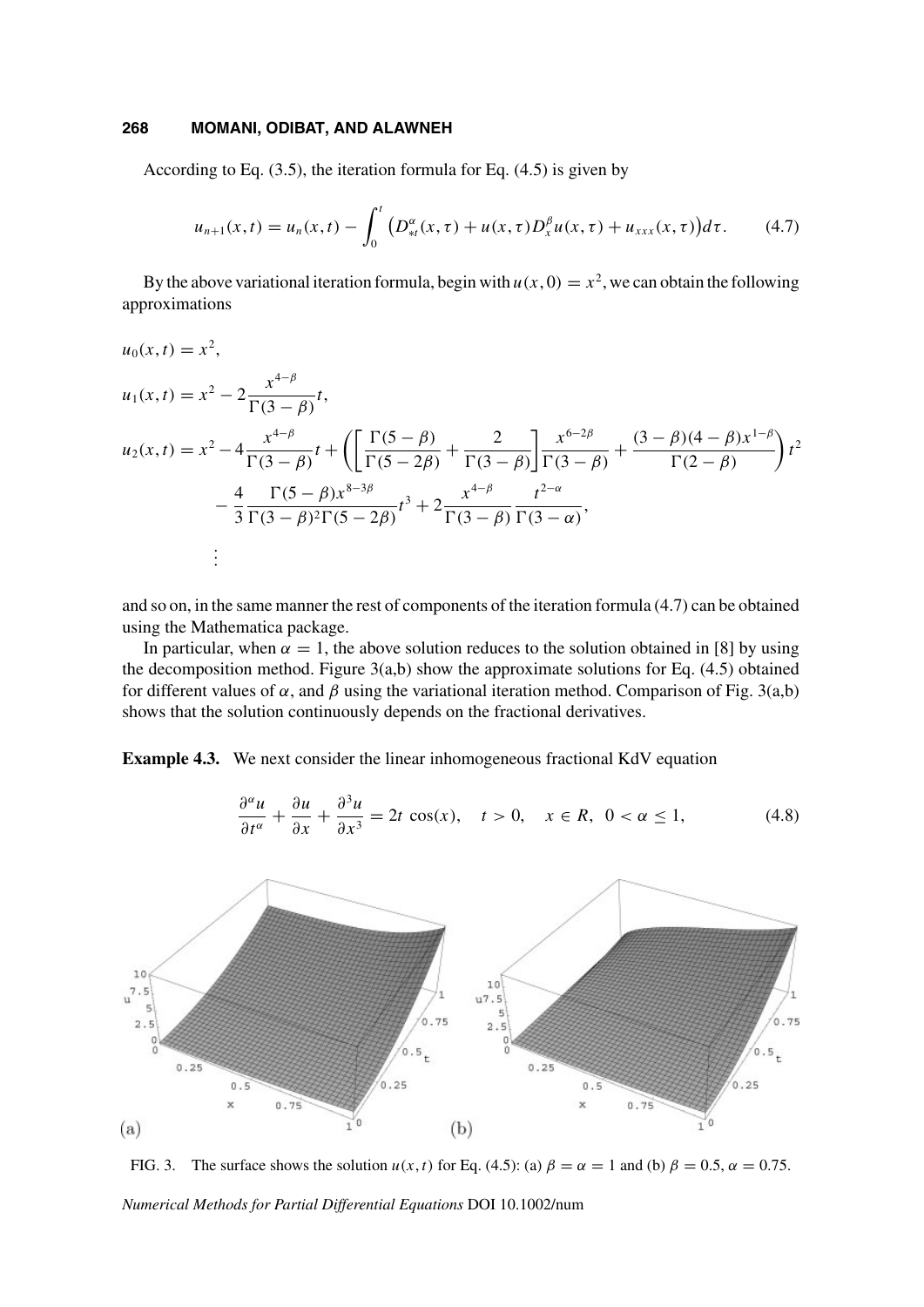subject to the initial condition

$$
u(x,0) = 0.\t(4.9)
$$

According to Eq. (3.5), the iteration formula for Eq. (4.8) is given by

$$
u_{n+1}(x,t) = u_n(x,t) - \int_0^t \left( D_t^{\alpha} u(x,\tau) + u_x(x,\tau) + u_{xxx}(x,\tau) - \frac{2\tau^{2-\alpha}}{\Gamma(3-\alpha)} \cos(x) \right) d\tau.
$$
\n(4.10)

By the above variational iteration formula, begin with  $u(x, 0) = 0$ , we can obtain the following approximations

$$
u_0(x,t) = 0,
$$
  
\n
$$
u_1(x,t) = 2 \frac{t^{3-\alpha}}{\Gamma(4-\alpha)} \cos(x),
$$
  
\n
$$
u_2(x,t) = \left(4 \frac{t^{3-\alpha}}{\Gamma(4-\alpha)} - 2 \frac{t^{4-2\alpha}}{\Gamma(5-2\alpha)}\right) \cos(x),
$$
  
\n
$$
u_3(x,t) = \left(6 \frac{t^{3-\alpha}}{\Gamma(4-\alpha)} - 6 \frac{t^{4-2\alpha}}{\Gamma(5-2\alpha)} + 2 \frac{t^{5-3\alpha}}{\Gamma(6-3\alpha)}\right) \cos(x),
$$
  
\n
$$
\vdots
$$

It is easily observed that the self-canceling "noise" terms appear between various components when  $\alpha = 1$ . Canceling the noise terms and keeping the nonnoise terms yields the exact solution of (4.8), for this special case, given by

$$
u(x,t) = t^2 \cos(x),
$$
 (4.11)

which is easily verified.

Figure 4(a,b) show the evolution results for  $\alpha = 1$  and  $\alpha = 0.5$ , respectively.



FIG. 4. The surface shows the solution  $u(x, t)$  for Eq. (4.8): (a)  $\alpha = 1$  and (b)  $\alpha = 0.5$ .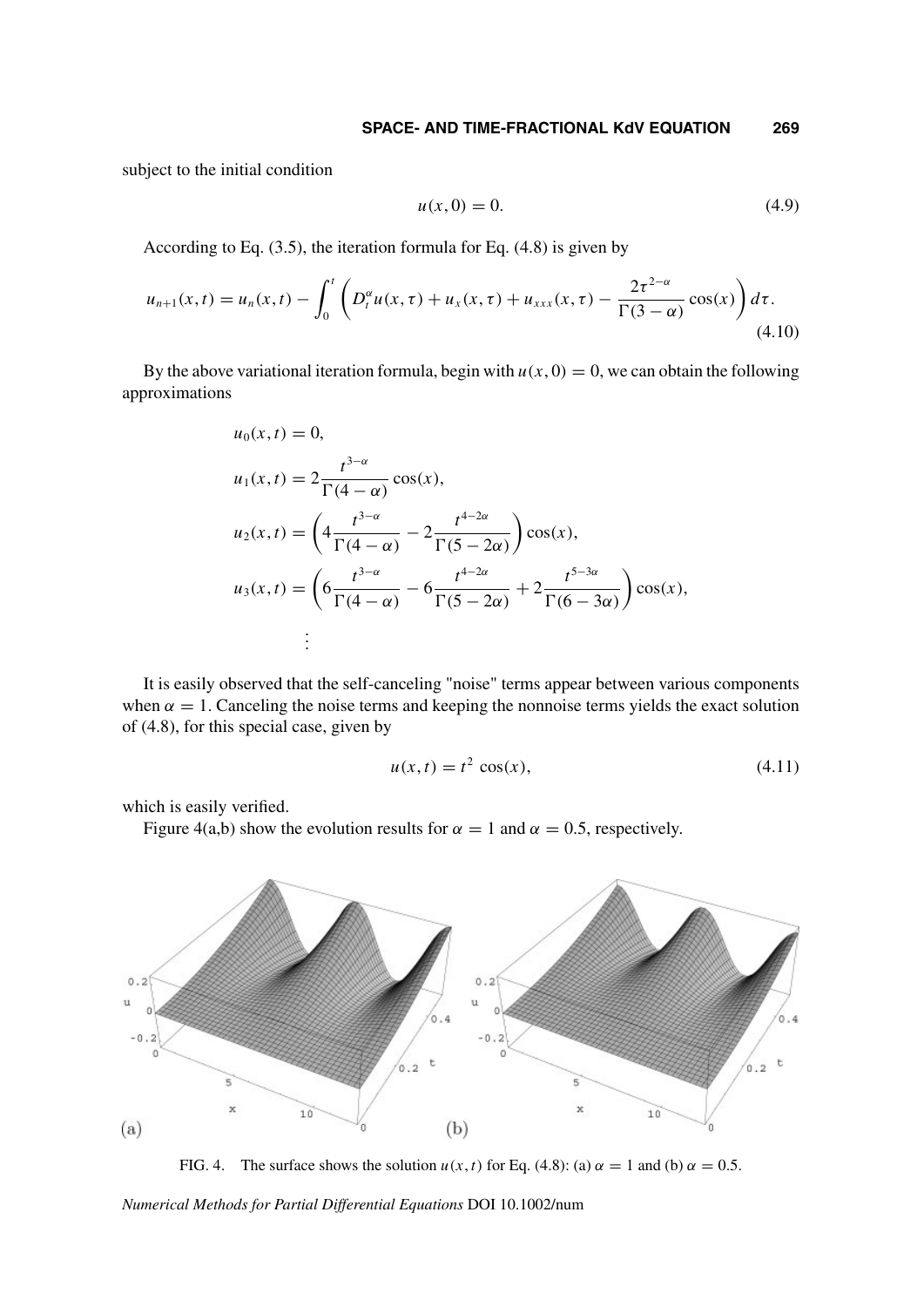## **V. CONCLUSIONS**

The variational iteration method was employed successfully for solving the time- and spacefractional KdV equation. The work emphasized our belief that the method is a reliable technique to handle linear and nonlinear fractional differential equations. It provides the solutions in terms of convergent series with easily computable components in a direct way without using linearization, perturbation or restrictive assumptions. The results of this method are in good agreement with those obtained by using the Adomian decomposition method. As an advantage of this method over the Adomian decomposition method, in this method we do not need to do the difficult computation for finding the Adomian polynomials. Generally speaking, the proposed method is promising and applicable to a broad class of linear and nonlinear problems in the theory of fractional calculus.

#### **References**

- 1. C. S. Gardner, J. M. Greene, M. D. Kruskal, and R. M. Miura, Korteweg–de Vries equation and generalizations. IV. Method for exact solution, Commun Pure Appl Math XXVII (1974), 97–133.
- 2. A. H. Khater, M. A. Helal, and O. H. El-Kalaawy, Backland transformation: Exact solutions for the KdV and the Calogera-Degasperis-Fokas mKdV equations, Math Meth Appl Sci 21 (1998), 713–719.
- 3. D. Kaya and M. Aassila, An application for a generalized KdV equation by the decomposition method, Phys Lett A 299 (2002), 201–206.
- 4. D. Kaya, On the solution of a KdV like equation by the decomposition method, Int J Comput Math 72 (1999), 531–539.
- 5. M. Rasulov and E. Coskun, An efficient numerical method for solving KdV equation by a class of discontinuous functions, Appl Math Comp 102 (1999), 139–154.
- 6. T. R. Taha and M. J. Ablowitz, Analytical and numerical aspects of certain nonlinear evolution equations, III. Numerical, Korteweg-de Vries equation, J Comput Phys 55 (1984), 231–253.
- 7. M. Ciesielski and J. Leszczynsky, Numerical treatment of an initial-boundary value problem for fractional partial differential equations, Signal Process 86 (2006), 2619–2631.
- 8. S. Momani, An explicit and numerical solutions of the fractional KdV equation, Math Comput Simulat 70 (2005), 110–118.
- 9. J. H. He, Variational iteration method for delay differential equations, Commun Nonlin Sci Numer Simulat 2 (1997), 235–236.
- 10. J. H. He, Semi-inverse method of establishing generalized principlies for fluid mechanics with emphasis on turbomachinery aerodynamics, Int J Turbo Jet-Engines 14 (1997), 23–28.
- 11. J. H. He, Approximate solution of non linear differential equations with convolution product nonlinearities, Computer Meth Appl Mech Eng 167 (1998), 69–73.
- 12. J. H. He, Approximate analytical solution for seepage flow with fractional derivatives in porous media, Computer Meth Appl Mech Eng 167 (1998), 57–68.
- 13. J. H. He, Variational iteration method- a kind of non-linear analytical technique: some examples, Int J Nonlinear Mech 34 (1999), 699–708.
- 14. J. H. He, Variational iteration method for autonomous ordinary differential systems, Appl Math Comput 114 (2000), 115–123.
- 15. J. H. He and X. H. Wu, Construction of solitary solutions and comapacton-like solution by variational iteration method, Chaos Solitons Fractals 29 (2006), 108–113.
- 16. S. Momani and S. Abuasad, Application of He's variational iteration method to Helmholtz equation, Chaos Solitons Fractals 27 (2006), 1119–1123.